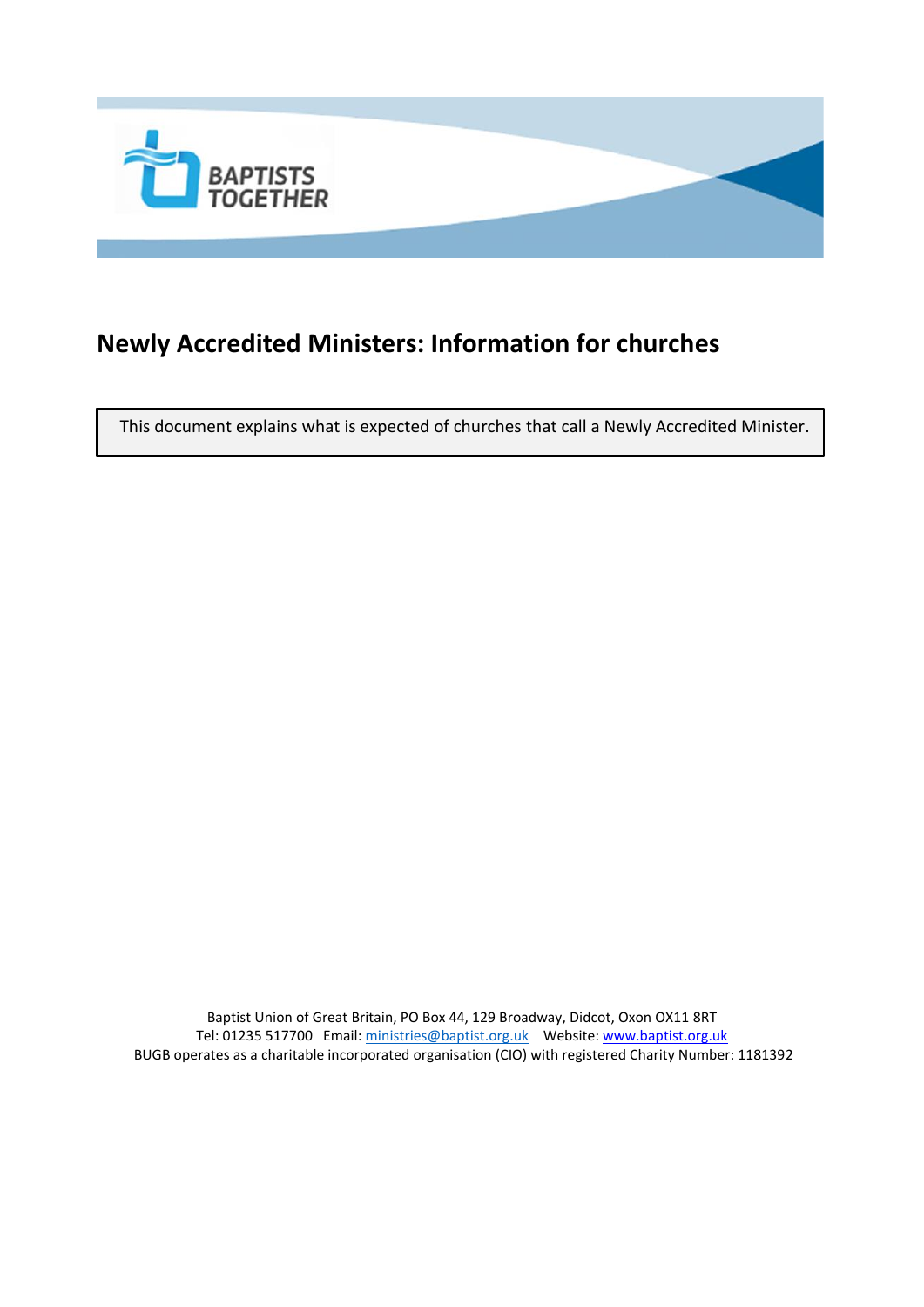

# **Newly Accredited Ministers Information for Churches**

## **1. What is a Newly Accredited Minister?**

Newly Accredited Ministers, or NAMs, are most usually those who have recently completed their ministerial formation at one of our Baptist colleges. Their names are added to the Baptist Union's Register of Nationally Accredited Ministers, but for a probationary period they receive special support and oversight as outlined below.

Alternatively, a NAM might be a minister who has gained accreditation after attending Residential Selection Conference. This conference, known as RSC, tests the calling of those who already have the theological qualification required but whose ministerial formation has not been undertaken in one of our Baptist colleges.

If you call a NAM to be your minister, you should be aware of the expectations the NAMs' programme places upon both them and your church. However, we trust that these expectations will be seen less as a burden and more as an opportunity for your church to invest in the life of Baptists Together by nurturing a minister through their early years of accredited ministry. We are hugely grateful for every church that partners with us in supporting the developing of our ministers.

#### **2. The NAMs' programme**

All accredited ministers are strongly encouraged to engage with an ongoing programme of continuing ministerial development, or CMD. The Baptists Together CMD framework calls for each minister to practise five 'CMD habits', namely:

**Learning** – by gaining new understanding and new skills **Attentiveness** – to their spiritual, physical, emotional and relational health **Accountability** – to a trusted companion outside their ministry setting **Connection** – to their fellow Baptist ministers and the wider Baptist family **Review** – of their work as ministers at least once every three years.

Most ministers are free to determine the ways in which they pursue these habits and, within any one season, the appropriate balance between them.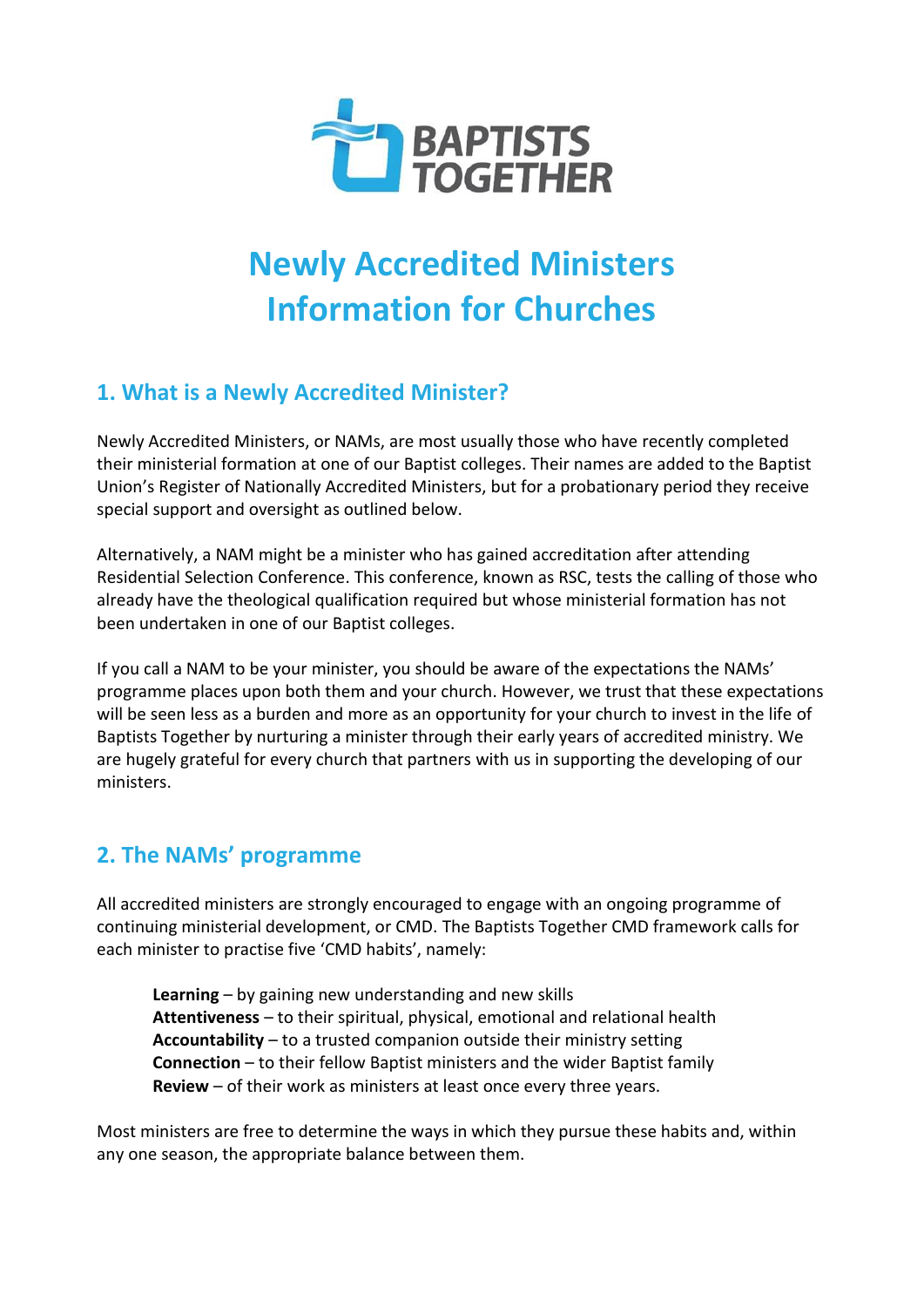NAMs, however, follow a more prescriptive programme that helps them to embed each of these habits in their ongoing ministry. This programme is made up of four key relationships:

- 1. **With their regional Baptist association.** The regional association offers informal pastoral care to the NAM; gathers all their NAMs together to talk through practical matters of ministry; provides each NAM with a mentor; and oversees a review process.
- 2. **With a mentor.** The NAM meets with a mentor regularly during the NAMs' programme. Mentors offer to the NAM a listening ear, advice, guidance, challenge and prayer. They also report on their progress annually to the relevant regional minister.
- 3. **With a Baptist college.** NAMs enter two sequential learning contracts with a Baptist college. These involve a mixture of theological reflection, assignments, books reviews and college days.
- 4. **With the local Ministerial Recognition Committee (MRC).** The MRC receives reports from the mentor, regional minister and, at least during the NAM's second year, your church leadership team. They interview the NAM at the conclusion of the programme and, all being well, commend them for full accreditation.

The NAMs' programme typically lasts three years, though this can be either shortened or lengthened depending on circumstances.

## **3. The role of the church**

If you call a NAM to be your minister, please can you support their development in the ways listed below. In doing so, you will fulfil the requirements of the recommended Terms of Appointment, which says, "When a Newly Accredited Minister is appointed the church shall agree to the minister's participation in the Baptist Union's mandatory programme for Newly Accredited Ministers and allow time for study and participation in the programme during normal working hours, and pay such expenses as determined from time to time."

- Encourage them to take the time necessary, away from their immediate ministry work, to engage fully with the NAMs programme. It is difficult to be precise about the number of hours they will need to complete the various requirements, but you should anticipate this to be on average half a day each week.
- Respond promptly to any requests from your regional minister if they ask you to comment on or review the progress of the NAM.
- Put aside an allowance in your budget for:
	- o Travel expenses related to NAMs' events and meetings;
	- o Association's annual ministers' conference fee and expenses;
	- o Expenses for attendance at Baptist Assembly at least once during their NAMs' programme. (Please note that the Assembly ticket price is paid for the NAM and their spouse, if any, from Baptist Union funds.)